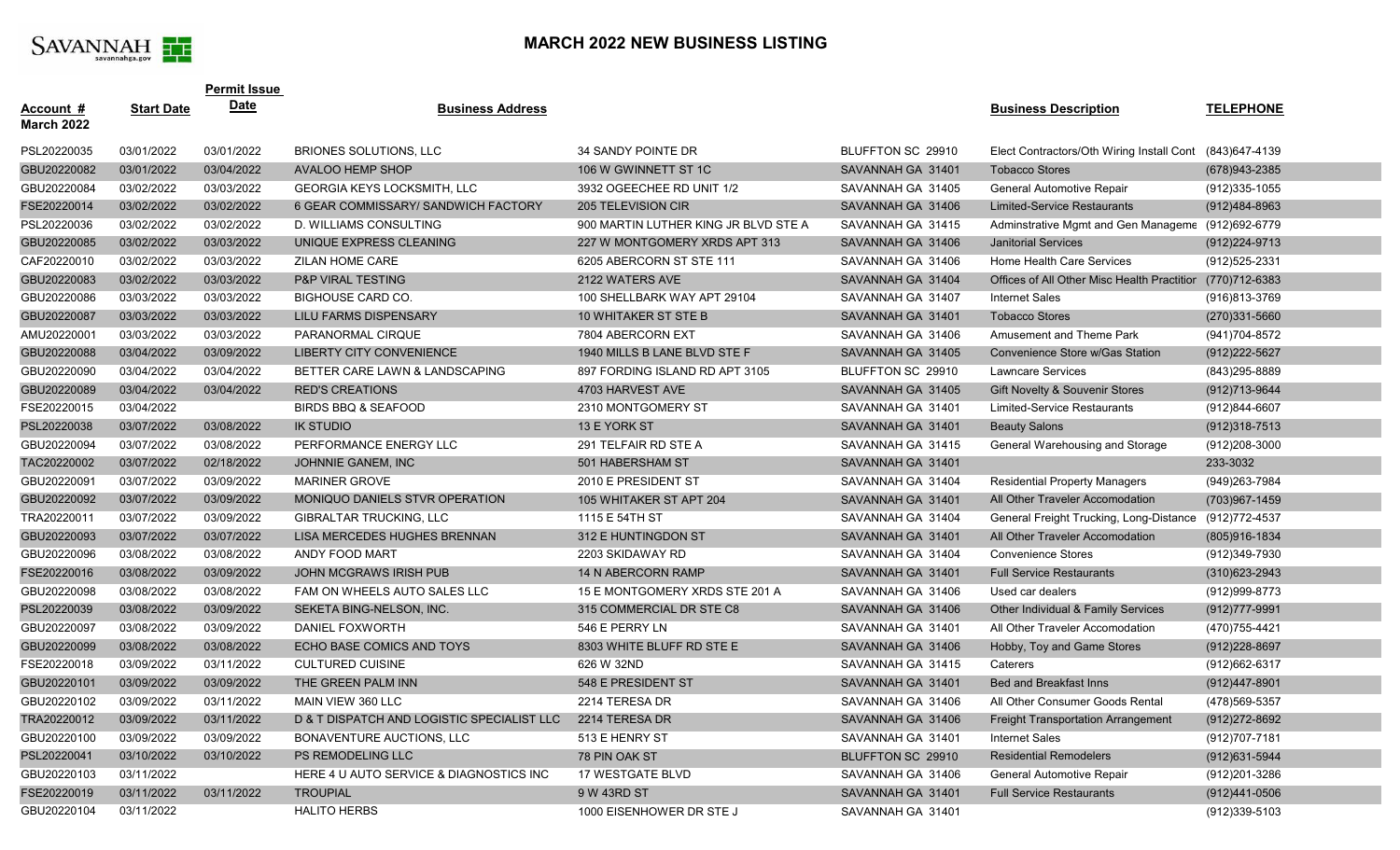| FSE20220020 | 03/11/2022 | 03/11/2022 | <b>HALITO HERBS</b>                    | 1000 EISENHOWER DR STE J      | SAVANNAH GA 31401  | Coffee & Tea Manufacturing                              | $(912)339 - 5103$ |
|-------------|------------|------------|----------------------------------------|-------------------------------|--------------------|---------------------------------------------------------|-------------------|
| GBU20220105 | 03/11/2022 | 03/14/2022 | <b>JAMES BRENT PALMER</b>              | 540 E PERRY ST UNIT A&B       | SAVANNAH GA 31401  | All Other Traveler Accomodation                         | (912) 272-8489    |
| PSL20220043 | 03/11/2022 | 03/14/2022 | BEYOND COUNSELING LLC                  | 1727 BROGDON ST               | SAVANNAH GA 31406  | Other Individual & Family Services                      | (843) 754-5026    |
| PSL20220042 | 03/11/2022 | 03/11/2022 | PURE PRETY HAIR BOUTIQUE               | 4501 MONTGOMERY ST UNIT A     | SAVANNAH GA 31405  | <b>Beauty Salons</b>                                    | (912)596-4811     |
| PES20220008 | 03/14/2022 |            | <b>BERBURY BROWS</b>                   | 300 COMMERCIAL CT STE E       | SAVANNAH GA 31406  | All Other Personal Services                             | (912)412-6792     |
| GBU20220106 | 03/14/2022 | 03/14/2022 | <b>HELLO BEAUTY QUEEN</b>              | 816 PENNSYLVANIA AVE          | SAVANNAH GA 31404  | Cosmetics, Beauty Supplies, and Perfum (912)239-6705    |                   |
| GBU20220107 | 03/14/2022 | 03/17/2022 | <b>EXOTIC REPTILES</b>                 | 119 E MONTGOMERY XRDS         | SAVANNAH GA 31406  | Pet & Pet Supplies Stores                               | (570)616-2692     |
| WAT20220003 | 03/15/2022 | 03/16/2022 | <b>LAWN CARE SERVICES</b>              | 1623 ROSEMARY ST              | SAVANNAH GA 31415  | <b>Landscaping Services</b>                             | (912)661-4525     |
| PSL20220045 | 03/16/2022 | 03/16/2022 | <b>LANDMARK ROOFING</b>                | 7002 HODGSON MEMORIAL DR      | SAVANNAH GA 31406  | <b>Roofing Contractors</b>                              | (843) 298-9369    |
| FSE20220022 | 03/16/2022 | 03/16/2022 | <b>FROSTY FROG EXPRESS</b>             | 224 W LOWER FACTORS WALK      | SAVANNAH GA 31401  | Drinking Places (Alcoholic Beverages)                   | (912) 656-3978    |
| PSL20220044 | 03/16/2022 | 03/16/2022 | DUNLAP HOME IMPROVEMENTS               | 124 FOX CHASE RD              | SAVANNAH GA 31406  | <b>Residential Remodelers</b>                           | (912) 436-2252    |
| PSL20220046 | 03/16/2022 | 03/17/2022 | TREC, LLC                              | 445 LEGENDS CT                | SAVANNAH GA 31421  | New Single Fam Housing Cons (exc For- (912)312-7499     |                   |
| TRA20220013 | 03/16/2022 |            | <b>RTJ TRANSPORTATION</b>              | 1407 ADDIE BYERS DR           | SAVANNAH GA 31415  | Specialized Freight (exc Used Goods) Tr                 |                   |
| GBU20220111 | 03/16/2022 | 03/22/2022 | LOCALLY MADE SAVANNAH, LLC             | 223 W BROUGHTON ST            | SAVANNAH GA 31401  | Gift Novelty & Souvenir Stores                          |                   |
| GBU20220108 | 03/16/2022 | 03/17/2022 | HEIGHTS FINANCE CORPORATION            | 6606 ABERCORN ST STE 108      | SAVANNAH GA 31405  | <b>Consumer Lending</b>                                 | (864) 233-9033    |
| TAC20220003 | 03/17/2022 | 03/08/2022 | JOHNNIE GANEM INC                      | 501 HABERSHAM ST              | SAVANNAH GA 31401  |                                                         |                   |
| TAC20220004 | 03/17/2022 | 03/16/2022 | KNIGHTS OF COLUMBUS                    | GA                            |                    |                                                         |                   |
| GBU20220113 | 03/18/2022 | 03/18/2022 | CATALYST3C, LLC                        | 202 E WALDBURG ST             | SAVANNAH GA 31401  | All Other Traveler Accomodation                         | (912) 225-4929    |
| PSL20220048 | 03/18/2022 | 03/18/2022 | COMMONWEALTH CONSTRUCTION LLC          | 616 HABERSHAM ST              | SAVANNAH GA 31401  | <b>Commercial and Industrial Building Cons</b>          | (912)238-9692     |
| PSL20220047 | 03/18/2022 | 03/18/2022 | NELSON MULLINS RILEY & SCARBOROUGH LLP | 114 BARNARD ST                | SAVANNAH GA 31401  | Offices of Lawyers                                      | (803) 799-2000    |
| GBU20220114 | 03/18/2022 | 03/25/2022 | ELIZABETH MCDONALD INTERIORS           | 2514 ABERCORN ST              | SAVANNAH GA 31401  | <b>Interior Design Services</b>                         | (860) 478-2457    |
| PSL20220049 | 03/21/2022 | 03/21/2022 | <b>RICHARD SMITH</b>                   | 114 HILLCREST DR              | VARNELLE SC 29944  | <b>Residential Remodelers</b>                           | (803)842-9110     |
| CAF20220011 | 03/21/2022 | 03/21/2022 | SAV BABYSITTING SERVICES LLC           | 801 E 35TH ST                 | SAVANNAH GA 31401  | <b>Child Day Care Services</b>                          | (912)509-9336     |
| FSE20220023 | 03/22/2022 | 03/22/2022 | SANDWICH FACTORY FOOD TRUCK            | 205 TELEVISION CIR            | SAVANNAH GA 31406  | <b>Mobile Food Services</b>                             | (912)484-8963     |
| GBU20220115 | 03/22/2022 | 03/23/2022 | <b>CNINE</b>                           | 7 MERRYDELL DR                | SAVANNAH GA 31419  | <b>Janitorial Services</b>                              | (912)844-3543     |
| PSL20220051 | 03/23/2022 | 03/25/2022 | PRECISION SPINE & JOINT                | 413 W MONTGOMERY XRDS STE 406 | SAVANNAH GA 31406  | Offices of Physicians (Except Mental Hea (912)358-0565  |                   |
| PSL20220054 | 03/23/2022 | 03/24/2022 | <b>HORIZON LLC</b>                     | 168 A BOARDWALK DR            | RIDGELAND SC 29936 | Plumbing, Heating, A/C Contractors                      | (843) 982-0413    |
| GBU20220118 | 03/23/2022 | 03/24/2022 | 206-208 WEST 42ND MANAGEMENT           | 208 W 42Nd ST                 | SAVANNAH GA 31401  | All Other Traveler Accomodation                         |                   |
| PSL20220053 | 03/23/2022 | 03/25/2022 | CONE PSYCHOLOGY, LLC                   | 7805 WATERS AVE STE 10B       | SAVANNAH GA 31406  | Other Individual & Family Services                      | (912) 209-4979    |
| WAT20220004 | 03/24/2022 | 03/24/2022 | JAMZ MOBILE DETAIL AND CAR WASH        | 718 TATEM ST                  | SAVANNAH GA 31405  | Car Washes                                              | (912)414-3074     |
| GBU20220119 | 03/24/2022 | 03/29/2022 | NEJOUM EXPRESS INC                     | 46 ARTLEY RD                  | SAVANNAH GA 31408  | Other Warehousing and Storage                           | $(281)902 - 7600$ |
| GBU20220121 | 03/24/2022 | 03/24/2022 | SAVANNAH STAR CLEANING                 | 1512 GEORGIA AVE              | SAVANNAH GA 31404  | <b>Janitorial Services</b>                              | (912)900-1656     |
| GBU20220125 | 03/24/2022 | 03/25/2022 | <b>CREEKFIRE RV RESORT</b>             | 275 FORT ARGYLE RD            | <b>SAVANNAH GA</b> | Recreational and Vacation Camps (excep                  |                   |
| GBU20220120 | 03/24/2022 | 03/25/2022 | KATRINA MEEHAN STVR OPERATIONS         | 310 W BROUGHTON ST #2004      | SAVANNAH GA 31401  | All Other Traveler Accomodation                         | (858)880-8123     |
| PES20220009 | 03/24/2022 | 03/24/2022 | SOUTHERN TAN LLC                       | 213 E BROAD ST                | SAVANNAH GA 31401  | Other Personal Care Services (Baths, ste (229)300-1746  |                   |
| PSL20220055 | 03/24/2022 | 03/25/2022 | RABREN GENERAL CONTRACTORS             | 306 PERSIMMON DR              | AUBURN AL 36830    | Industrial Building Construction                        | (334) 826-6143    |
| GBU20220122 | 03/25/2022 | 03/25/2022 | HOPP N SHOPP                           | 4503 MONTGOMERY ST            | SAVANNAH GA 31405  | <b>Convenience Stores</b>                               |                   |
| PSL20220057 | 03/25/2022 | 03/25/2022 | MADISON TELECOMMUNICATIONS, INC        | 2736 OGEECHEE RD UNIT BB      | SAVANNAH GA 31405  | Elect Contractors/Oth Wiring Install Cont (770)607-0052 |                   |
| PSL20220056 | 03/25/2022 | 03/25/2022 | CARTESIAN IMAGING CONSULTANTS          | 3 FOREST RIDGE CT             | SAVANNAH GA 31419  | Adminstrative Mgmt and Gen Manageme (912)342-3778       |                   |
| GBU20220123 | 03/25/2022 | 03/25/2022 | 1309 E BROAD LLC                       | 1309 E BROAD ST               | SAVANNAH GA 31401  | All Other Traveler Accomodation                         |                   |
| PSL20220058 | 03/25/2022 | 03/28/2022 | SES ENVIRONMENTAL INC.                 | 11285 ELKINS RD STE L-1       | ROSWELL GA 30076   | Remediation Services - Asbestos abaten (770)442-3552    |                   |
| TRA20220016 | 03/25/2022 | 03/25/2022 | LA DONA FOOD DELIVERY                  | 12212 DEERFIELD RD            | SAVANNAH GA 31419  | Local Messengers and Local Delivery                     | (704)901-6146     |
| GBU20220126 | 03/25/2022 | 03/29/2022 | BLUFF POINTE PROPERTIES LLC            | 6 ROSE DHU LN                 | SAVANNAH GA 31419  | <b>Residential Property Managers</b>                    | (732)995-8836     |
| GBU20220130 | 03/28/2022 |            | GENERAL SERVICES AND RESOURCES         | 18 ST MORITZ CT               | SAVANNAH GA 31419  | Janitorial Services                                     | (912) 596-4257    |